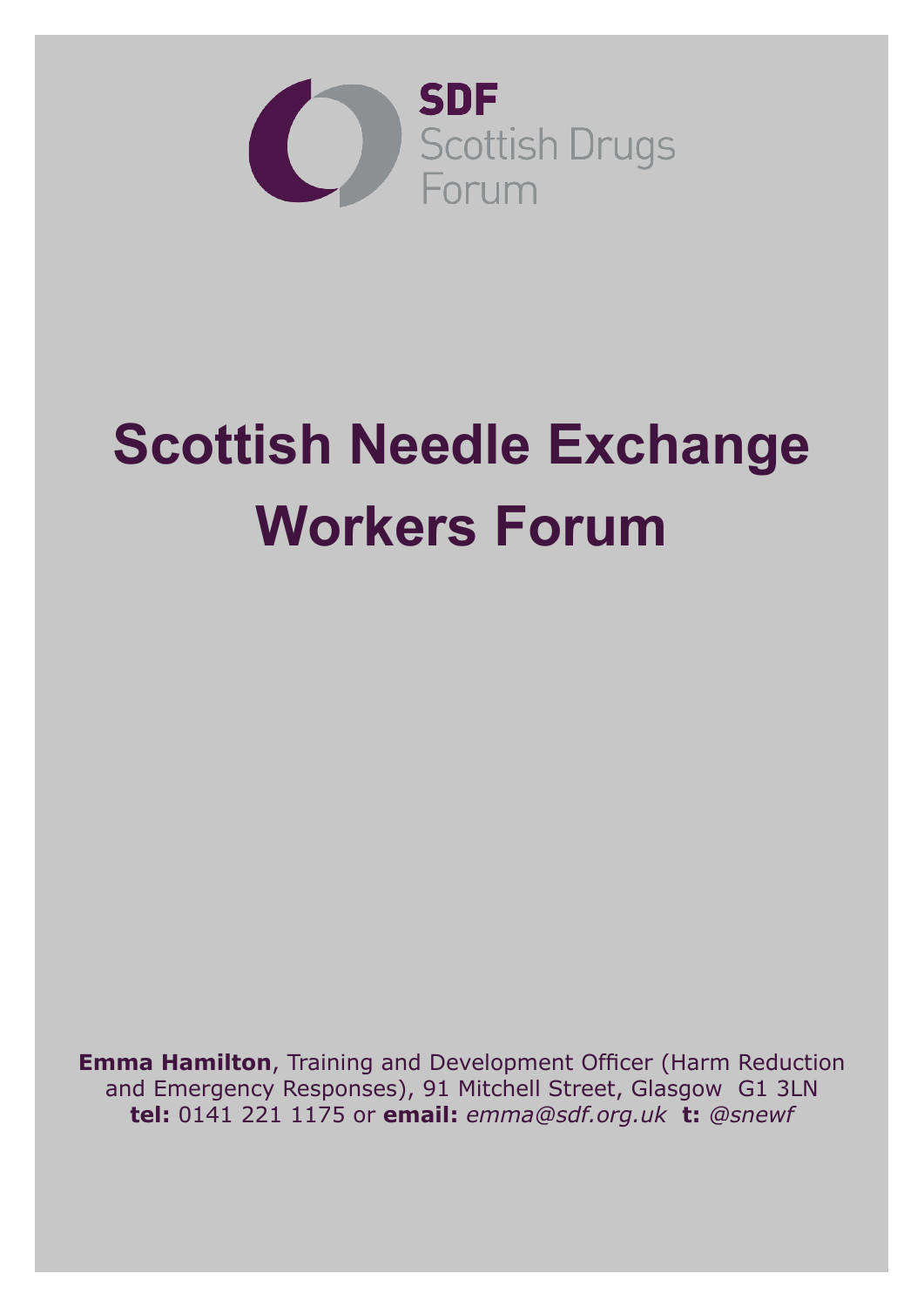#### *"Following consultation with service providers, the National Needle Exchange Survey suggested that it is 'essential to give on-going training and support to pharmacists and support staff involved in delivering an IEP service."*

P9, Guidelines for Services Providing Injecting Equipment

# **Purpose of the Forum:**

# *The Forum gives frontline staff the opportunity to:*

- Share their experience, discuss challenges and highlight examples of good practice in their area
- Discuss local trends and gain a national perspective
- Influence policy and practice development from the frontline up
- Keep up-to-date with the latest in Needle Exchange and Harm Reduction in general
- Network with, and received support from their peers
- Highlight training needs.

The Forum will meet 3 times a year, minutes will be sent out following each forum and a yearly report will be compiled.

# **Venue for Meetings:**

Scottish Drugs Forum, 91 Mitchell Street, Glasgow G1 3LN.

# **Who should attend:**

Individuals from all over Scotland who work on the frontline of Needle Exchange provision.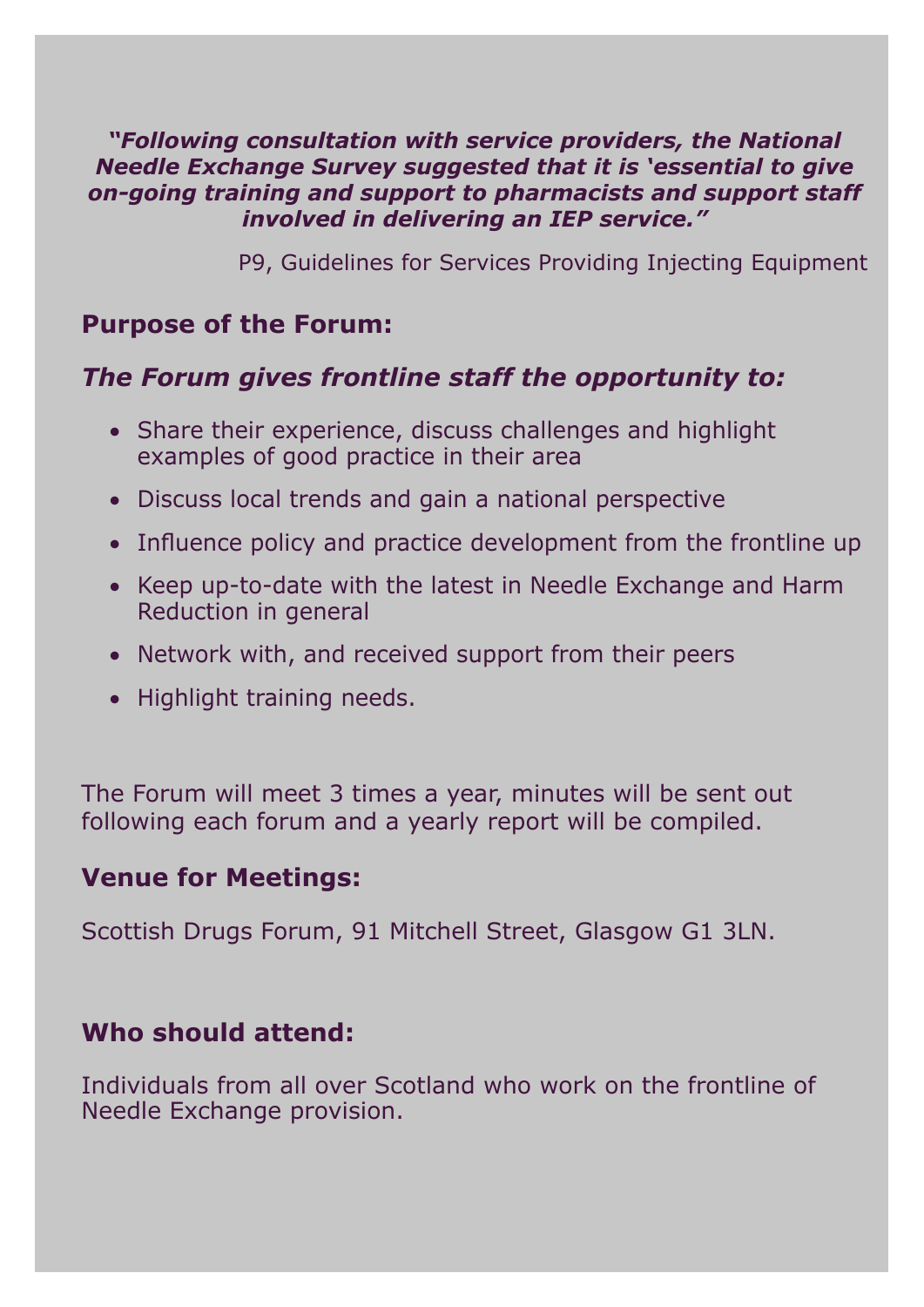# **Typical Forum themes could include:**

- Injecting of New Psychoactive Substances
- Performance and Image Enhancing Drugs
- Bloodborne Virus
- Brief Interventions
- Bacterial Infection
- Complications of injecting drug use
- Needle exchange and young people
- Foil provision
- Harm reduction materials
- Needle exchange in custody
- Safer injecting practices
- Drug consumption rooms
- Needle exchange vending machines
- Engagement with those who don't engage
- Naloxone
- Older Drug Users

#### **The Forum is facilitated by SDF however, content and areas of discussion is member led.**